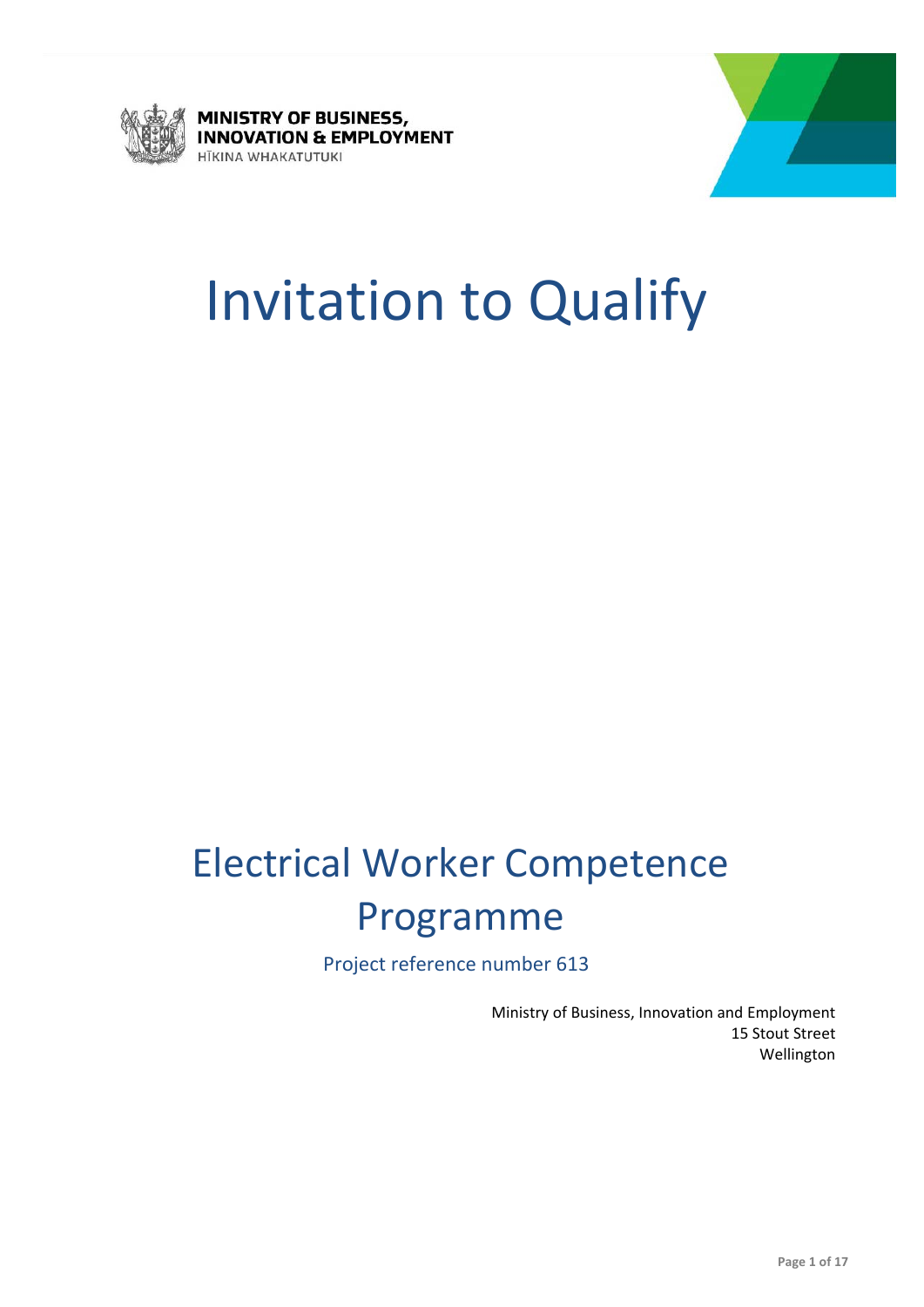### **Contents**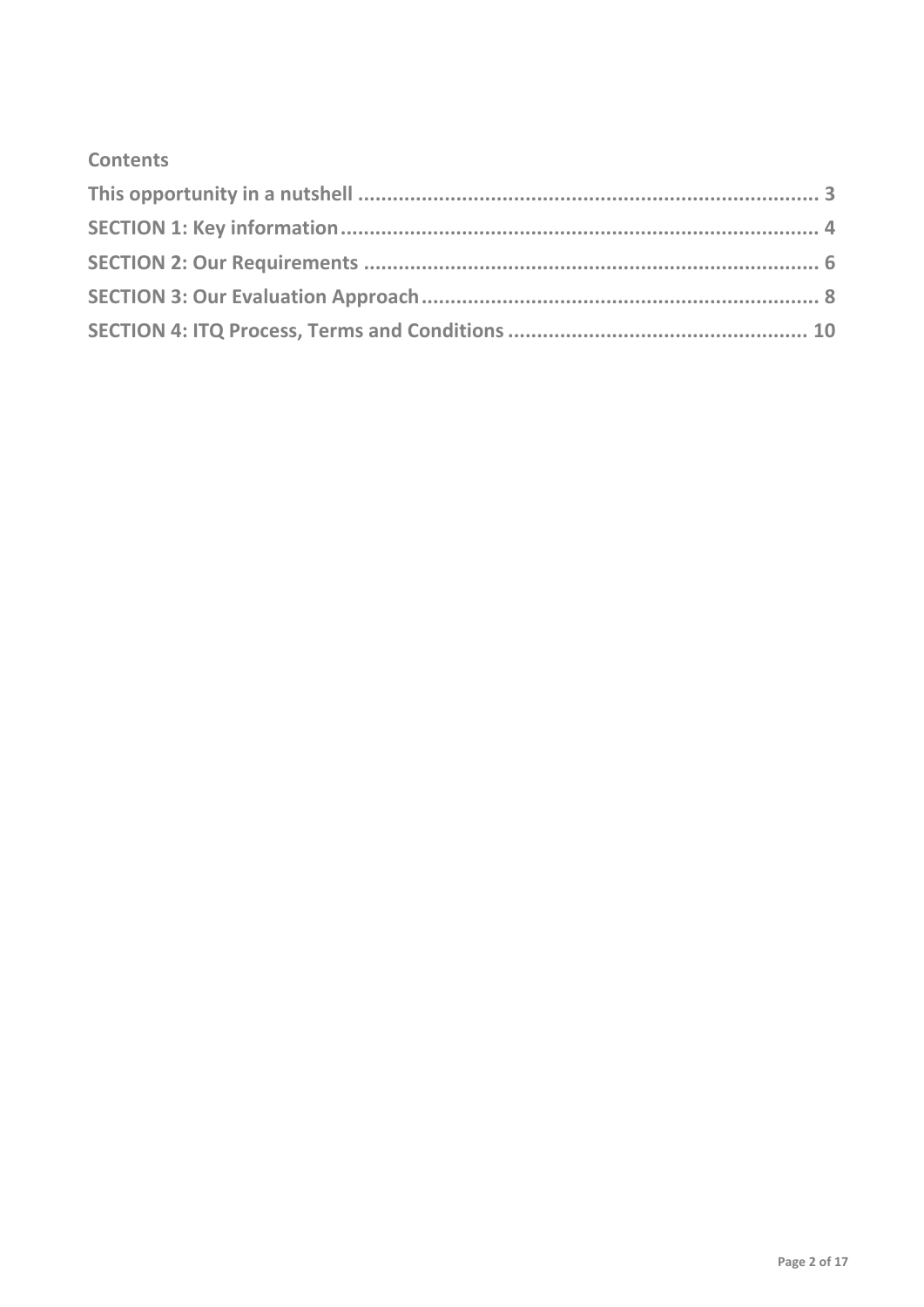## **This opportunity in a nutshell**

 The Occupational Licensing Team (OLT) is part of the Consumer Protection and Standards Branch within the Ministry of Business, Innovation and Employment (MBIE) and carries out the function of registration and licensing of electrical workers for the Electrical Workers Registration Board (EWRB). It is a function of the Board to ensure electrical workers are relicensed on a biennial basis.

 MBIE is seeking Suppliers who can deliver the competence programmes. The competence programmes are developed by Wavelength, a specialist training supplier. When the programmes have been developed, ERWB are responsible for establishing a list of competence providers to administer the programmes. These competence providers are typically training organisations or persons registered in the appropriate class of registration. They would generally require electrical registration and a current practicing licence in order to be able to deliver the competence programmes effectively to the users. Users are electrical workers who are required by law to undertake competency training every two years to maintain their practising licence.

### What we need

 The aim of this Invitation to Qualify (ITQ) is to engage the services of competence programme providers in order to provide the newly designed competence programme training on behalf of the EWRB.

### What's important to us

 MBIE is looking for credible providers who have the capability, experience and infrastructure to deliver the competency programmes.

### Why should you bid?

 This is a unique opportunity to be part of a major EWRB initiative to promote, monitor, and review the ongoing competency and safe work practices of registered persons and licence holders.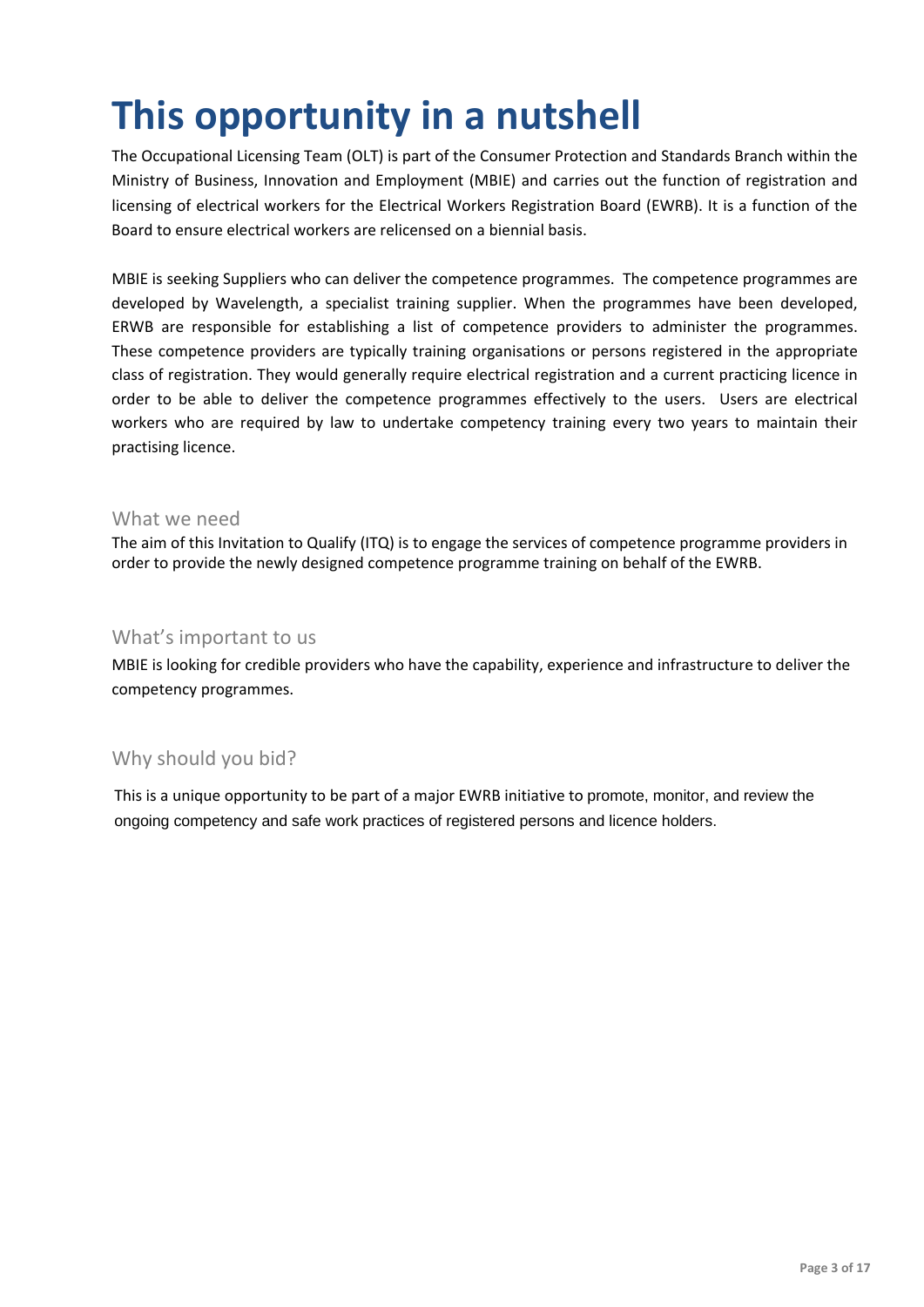## **SECTION 1: Key information**



#### **1.1 Context**

- a. This is an invitation to suitably qualified suppliers to submit a registration for the delivery of the competency programme contract opportunity.
- b. This ITQ is a one‐step process towards becoming a supplier on the Pre‐ Qualified Supplier List for Competence Testing.
- c. Words and phrases that have a special meaning are shown by the use of capitals e.g.  Respondent, which means '*a person, organisation, business or other entity that submits a Registration in response to the ITQ. The term Respondent includes its officers, employees, contractors, consultants, agents and representatives. The term Respondent differs from a supplier, which is any other business in the market place that does not submit a Registration*.' Definitions are at the end of [Section](#page-15-0) 4.



### **1.2 Our timeline**

- a. Here is our timeline for this ITQ. This is a standing invitation and as such s no close date.
- **Step in ITQ process: Date:** b. Start date: Ongoing
- c. All dates and times are dates and times in New Zealand.



### **1.3 How to contact us**

a. All enquiries must be directed to our Point of Contact. We will manage all external communications through this Point of Contact.

#### b. **Our Point of Contact**

**Name:** Occupational Licensing Team

**Email address:** registrations@ewrb.govt.nz



### **1.4 Developing and submitting your Registration**

- a. This is an open, competitive tender process. The ITQ sets out the step‐by‐step process and conditions that apply.
- b. Take time to read and understand the ITQ. In particular:
	- i. develop a strong understanding of our Requirements detailed in **[Section](#page-5-0) 2**.
	- ii. in structuring your Registration consider how it will be evaluated. [Section](#page-7-0) 3 describes our Evaluation Approach.
- c. For helpful hints on tendering and access to a supplier resource centre go to: [www.procurement.govt.nz](www.ewrb.govt.nzwww.procurement.govt.nz) / for suppliers.
- d. If anything is unclear or you have a question, ask us to explain. Please do so before the Deadline for Questions. Email our Point of [Contact](www.ewrb.govt.nzregistrations@ewrb.govt.nz).
- e. In submitting your Registration you must use the Response Form provided. This is a Microsoft Word document that you can download.
- f. You must also complete and sign the declaration at the end of the Response Form.
- g. Check you have provided all information requested, and in the format and order asked for.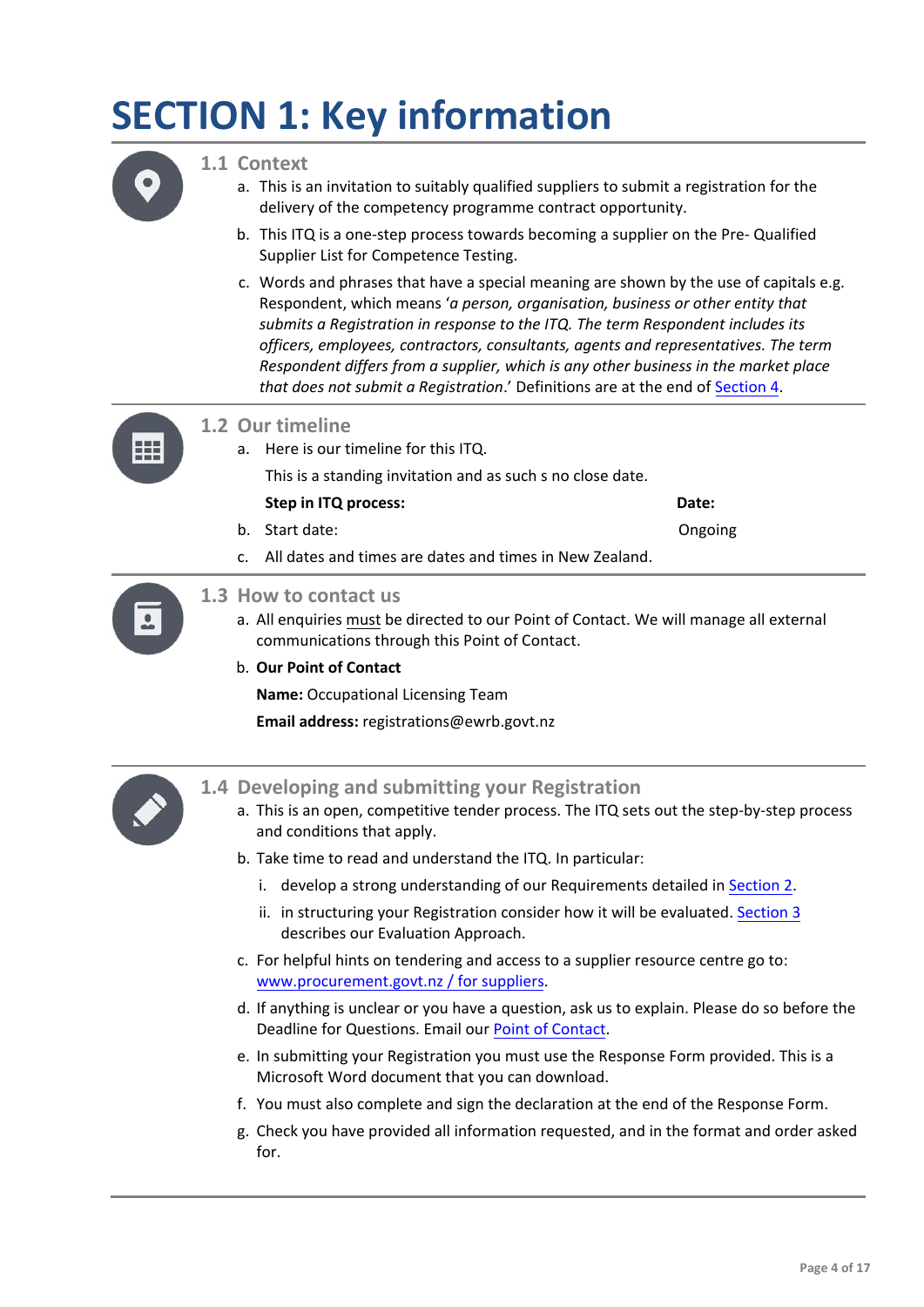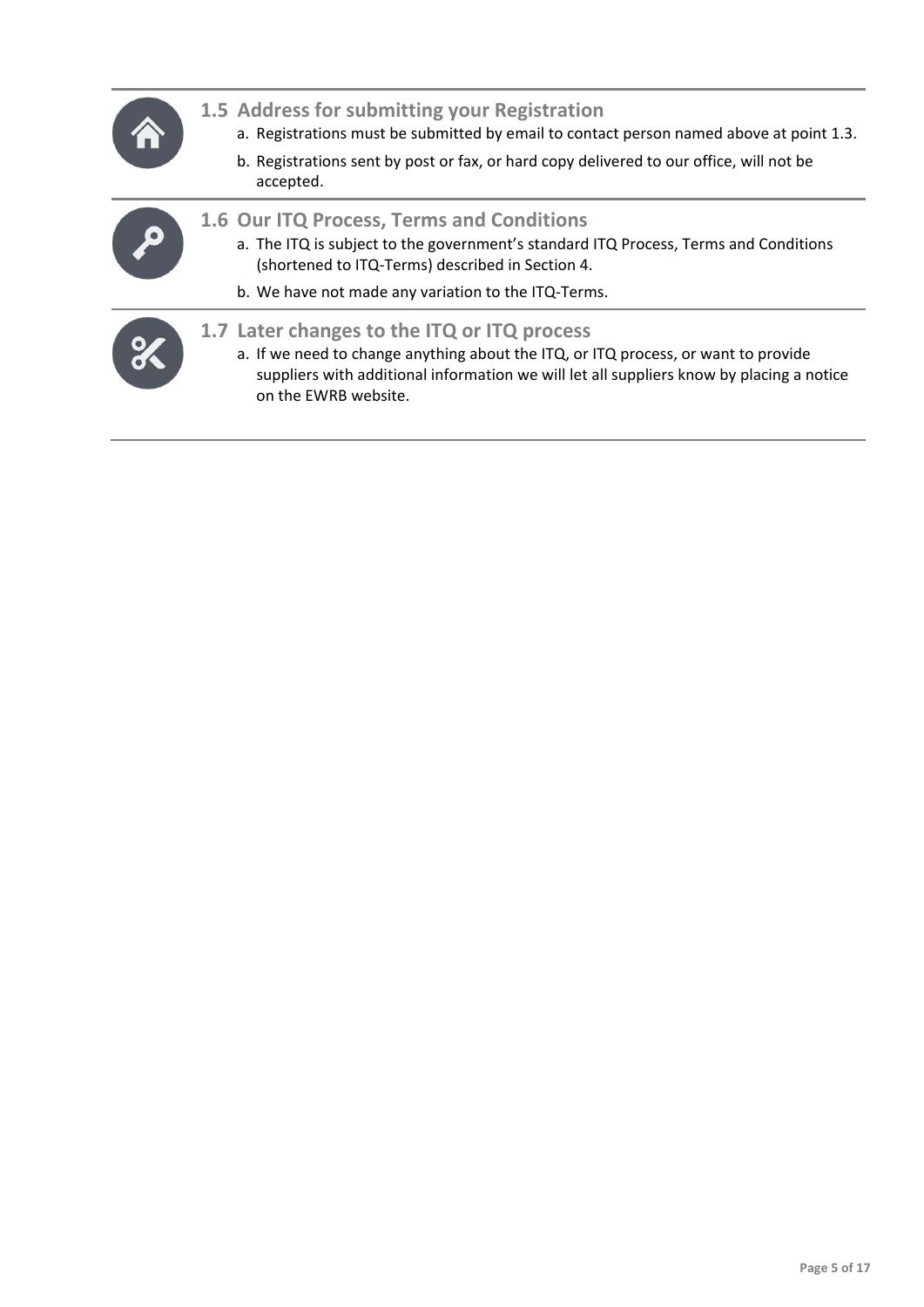## <span id="page-5-0"></span> **SECTION 2: Our Requirements**

### **2.1 Background**

 This invitation relates to the delivery of the competency programme. Previously these have been provided by a number of different suppliers. The aim of this procurement is to engage the services of competence programme providers in order to provide the newly designed competence programme training on behalf of the EWRB as follows:

| eLearning<br>2 x pre-workshop<br>eLearning modules             | These are to be completed by all learners before attending the workshop to<br>ensure they are confident with the purpose and context of their learning before<br>they start.<br>About this programme gives the learners an overview of the programme,<br>its purpose, requirements, and how they can make the most of the<br>learning<br>Electrical Safety and You refreshes the learners on the fundamentals of<br>electrical work in New Zealand. This requires and understanding of<br>AS/NZS 3000, AS/NZ 3760 and Electricity (Safety) Regulations 2010<br>depending on their role. |
|----------------------------------------------------------------|-----------------------------------------------------------------------------------------------------------------------------------------------------------------------------------------------------------------------------------------------------------------------------------------------------------------------------------------------------------------------------------------------------------------------------------------------------------------------------------------------------------------------------------------------------------------------------------------|
| Half day course<br><b>Facilitator Guide</b>                    | A generic course on the fundamentals of electrical work for all course providers<br>to use that supplies facilitator notes for:<br>News and updates<br>$\bullet$<br><b>Practical testing</b><br>$\bullet$                                                                                                                                                                                                                                                                                                                                                                               |
| <b>An Assessment</b><br>Questionnaire<br>booklet for each role | The roles are:<br>Electrical inspector<br>Electrician, electrical engineer, and electrical installer<br>$\bullet$<br>Electrical service technician, electrical appliance serviceperson<br>(endorsed), and associated tradesperson<br>Electrical appliance serviceperson<br>Line mechanic and cable jointer                                                                                                                                                                                                                                                                              |

### **2.2 What we are wanting and why**

 This ITQ relates to the provision of the delivery of a competence programme. The key outcomes that we want to achieve are that electrical workers receive the appropriate level of competence training to renew their practising licence.

 MBIE is looking for credible providers who have the capability, experience and infrastructure to deliver the competency training programmes.

### **2.3 Contract term**

 The ITQ is a standing invitation for interested parties to express their interest in delivering the Competency Programme. The contract will commence once the application is approved.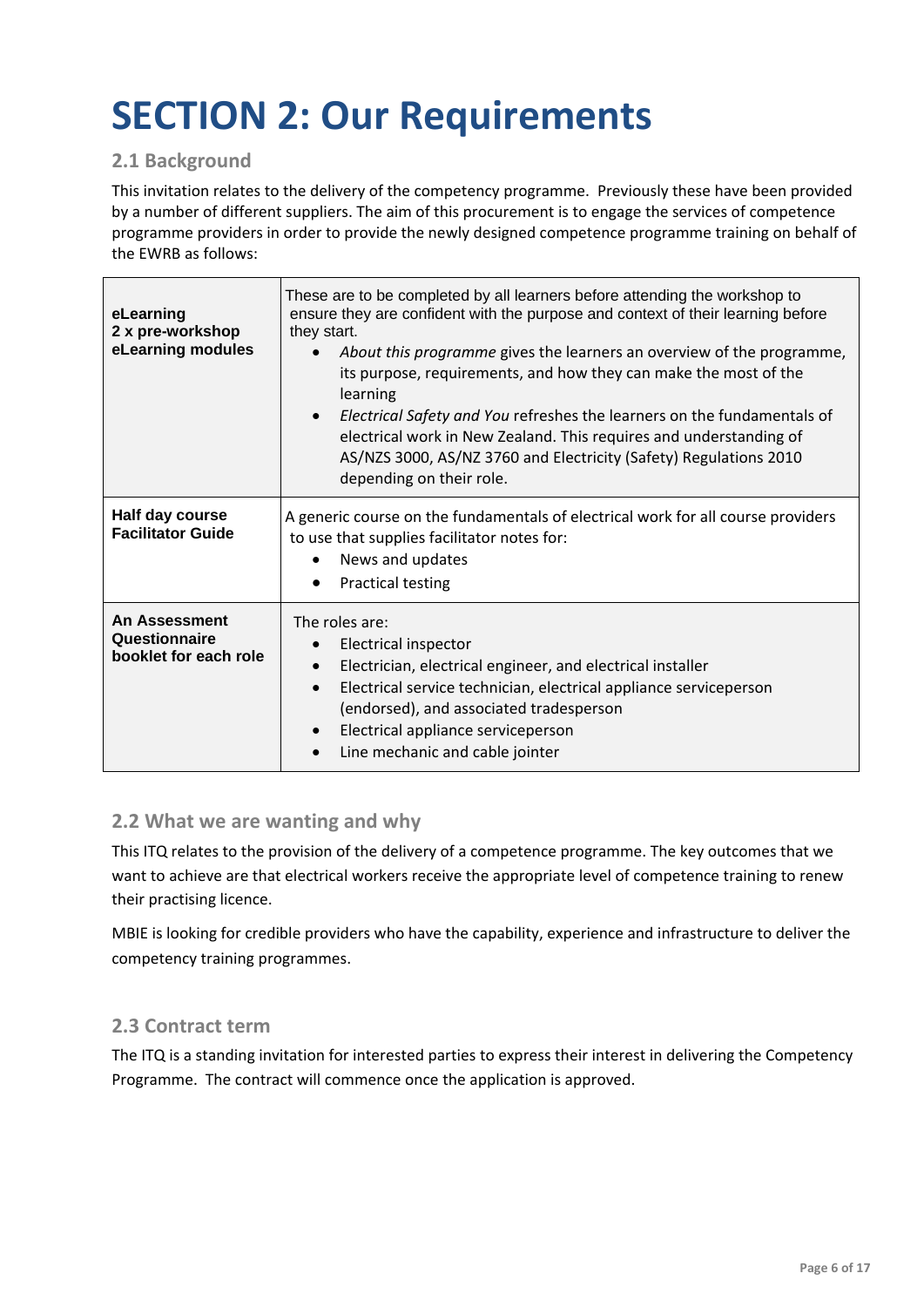### **2.4 Key outcomes**

#### **Performance Standards and Measures**

#### **1. Conducting Competence Programmes**

The competency programme provider must:

- (a) Conduct competence programmes in accordance with the Gazette Notice and any guidelines relevant to the course that are issued from time to time by the Board.
- (b) Ensure the person conducting and presenting the competence programme:
	- i. holds electrical registration issued under the Electricity Act **appropriate to the assessment being provided**;
	- ii. holds a current practising licence; and
	- iii. has the necessary skills and knowledge to present the course effectively.

#### **2. Reporting of completion of Competence Programme**

- (a) Within 5 working days of completion of the Competence Programme the Provider must enter the information into the Board's On‐line system against each attendees file, using either their registration number or EW number (if un‐registered).
- (b) If the Provider is unable to identify the attendee or the attendee failed completion of any aspect of the Competence Programme then this advice must be submitted to the Board by email.

### **2.5 Other information**

 The Board's role is to identify the competence programme providers but the electrical workers pay the provider(s) directly. There are approximately 26,000 electrical workers who are spread all over New Zealand that are required to undertake the competence programme over a two year cycle. In the past the cost of these courses to electrical workers has ranged from \$100 to \$200 per person.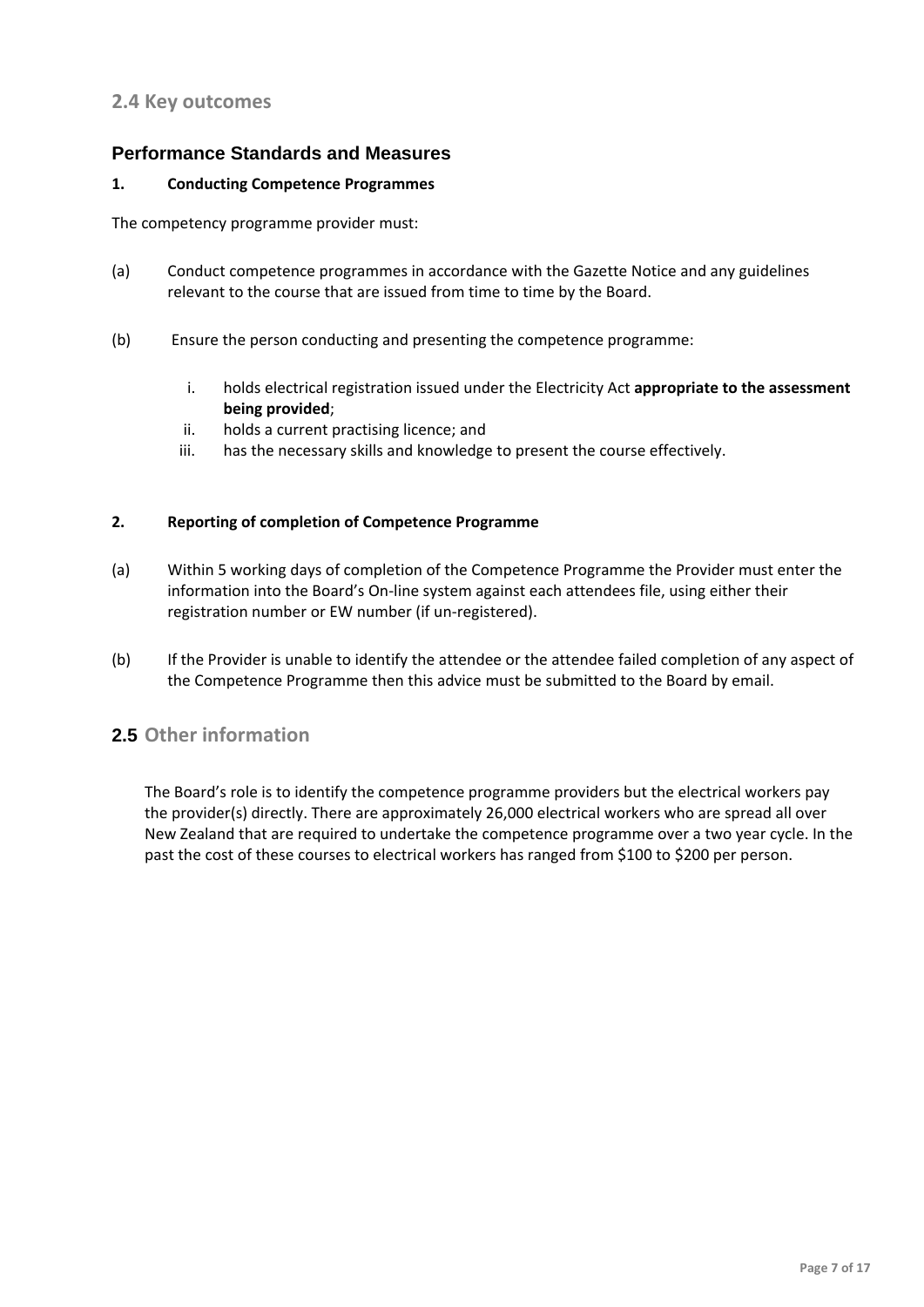## <span id="page-7-0"></span> **SECTION 3: Our Evaluation Approach**

### **3.1 Evaluation model**

 The evaluation model that will be used to shortlist Respondents is simple score (all criteria are of equal importance).

### **3.2 Evaluation criteria**

 Registrations will be evaluated on their merits according to the following evaluation criteria and weightings.

### **3.3 Pre‐conditions**

 Each Proposal must meet all of the following pre‐conditions. Proposals which fail to meet one or more will be eliminated from further consideration.

 Respondents who are unable to meet all pre‐conditions should conclude that they will not benefit from submitting a Proposal.

| #  | <b>Pre-condition</b>                                                               |                                                                                                                     |
|----|------------------------------------------------------------------------------------|---------------------------------------------------------------------------------------------------------------------|
| 1. | The competency programme provider must ensure the person conducting the competence |                                                                                                                     |
|    | programme:                                                                         |                                                                                                                     |
|    | 1.                                                                                 | Holds electrical registration issued under the Electricity Act appropriate to the<br>assessment being provided; and |
|    |                                                                                    | 2. Holds a current practicing licence.                                                                              |

### **Selection Criteria**

| <b>Criteria Description</b>                                                                                        | Overall %<br>(Weighting Examples) |
|--------------------------------------------------------------------------------------------------------------------|-----------------------------------|
|                                                                                                                    |                                   |
| Proposed approach and methodology to delivering the services<br>including measuring effectiveness of the services. |                                   |
| Outline of experience in delivering services in the operating<br>structure described in this ITQ document.         | 40%                               |
|                                                                                                                    |                                   |
| Availability and skills of proposed resources.                                                                     | 40%                               |
| Implementation plan outlining steps, process, personnel and key<br>milestones to achieve service readiness.        | 20%                               |
|                                                                                                                    |                                   |
| Totals                                                                                                             | 100%                              |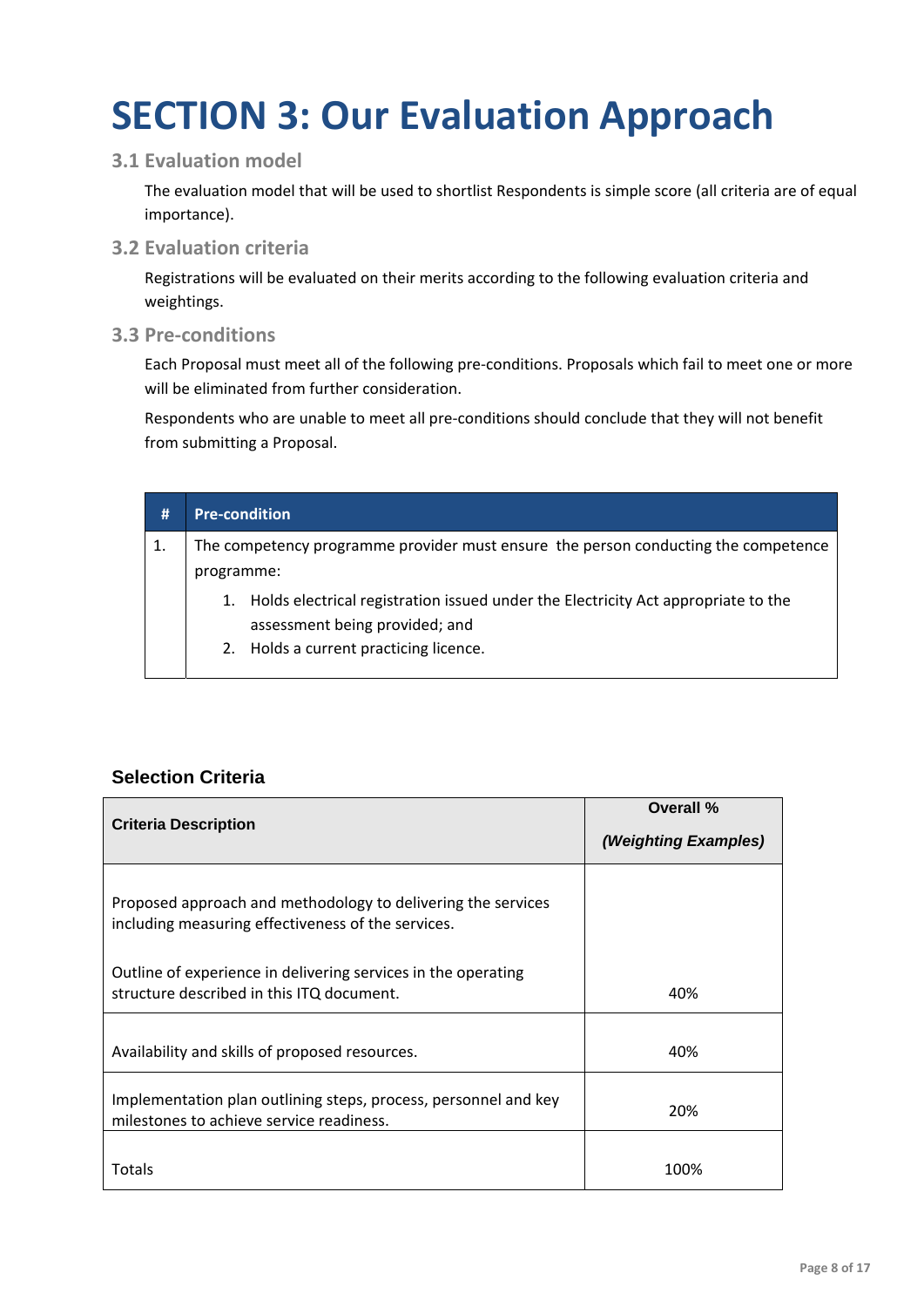### **3.4 Scoring**

 The following scoring scale will be used in evaluating Registrations. Scores by individual panel members may be modified through a moderation process across the whole evaluation panel.

| <b>Rating</b>                                                                               | <b>Definition</b>                                                                                                                                                                                                                                                                                                                                   | <b>Score</b> |
|---------------------------------------------------------------------------------------------|-----------------------------------------------------------------------------------------------------------------------------------------------------------------------------------------------------------------------------------------------------------------------------------------------------------------------------------------------------|--------------|
| <b>EXCELLENT</b><br>significantly<br>exceeds the<br>criterion                               | Exceeds the criterion. Exceptional demonstration by the<br>Respondent of the relevant ability, understanding, experience,<br>skills, resource and quality measures required to meet the<br>criterion. The Registration identifies factors that will offer<br>potential added value, with supporting evidence.                                       | $9 - 10$     |
| GOOD<br>exceeds the<br>criterion in some<br>aspects                                         | Satisfies the criterion with minor additional benefits. Above<br>average demonstration by the Respondent of the relevant<br>ability, understanding, experience, skills, resource and quality<br>measures required to meet the criterion. The Registration<br>identifies factors that will offer potential added value, with<br>supporting evidence. | $7 - 8$      |
| <b>ACCEPTABLE</b><br>meets the<br>criterion in full,<br>but at a minimal<br>level           | Satisfies the criterion. Demonstration by the Respondent of<br>the relevant ability, understanding, experience, skills, resource,<br>and quality measures required to meet the criterion, with<br>supporting evidence.                                                                                                                              | $5-6$        |
| <b>MINOR</b><br><b>RESERVATIONS</b><br>marginally<br>deficient                              | Satisfies the criterion with minor reservations. Some minor<br>reservations of the Respondent's relevant ability,<br>understanding, experience, skills, resource and quality<br>measures required to meet the criterion, with little or no<br>supporting evidence.                                                                                  | $3 - 4$      |
| <b>SERIOUS</b><br><b>RESERVATIONS</b><br>significant issues<br>that need to be<br>addressed | Satisfies the criterion with major reservations. Considerable<br>reservations of the respondent's relevant ability,<br>understanding, experience, skills, resource and quality<br>measures required to meet the criterion, with little or no<br>supporting evidence.                                                                                | $1 - 2$      |
| <b>UNACCEPTABLE</b><br>significant issues<br>not capable of<br>being resolved               | Does not meet the criterion. Does not comply and/or<br>insufficient information provided to demonstrate that the<br>Respondent has the ability, understanding, experience, skills,<br>resource and quality measures required to meet the criterion,<br>with little or no supporting evidence.                                                       | $\mathbf{0}$ |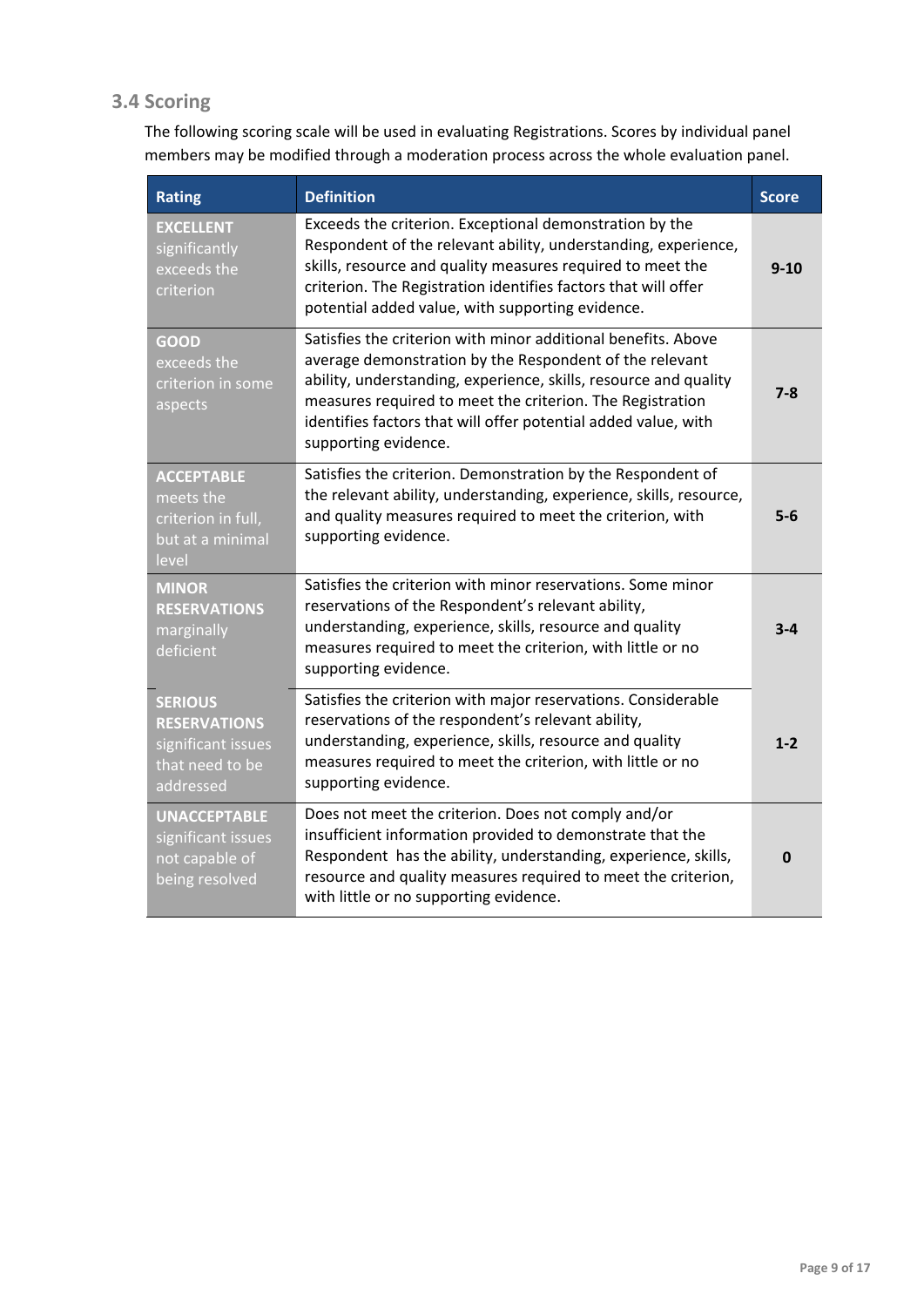### SECTION 4: ITQ Process, Terms and Conditions

### **Note to suppliers and Respondents**

 In managing this procurement the Ministry will endeavour to act fairly and reasonably in all of its dealings with interested suppliers and Respondents, and to follow due process which is open and transparent.

 This section contains MBIE's standard ITQ Process, Terms and Conditions (shortened to ITQ‐Terms) which apply to this procurement. Any variation to the ITQ‐Terms will be recorded in Section 1, paragraph 1.6. Check to see if any changes have been made for this ITQ.

 Words and phrases that have a special meaning are shown by the use of capitals e.g. Respondent, which means 'a person, organisation, business or other entity that submits a Registration in response to the ITQ. The term Respondent includes its officers, employees, contractors, consultants, agents and representatives. The term Respondent differs from a supplier, which is any other business in the market place that does not   *submit a Registration*.' Definitions are at the end of this section.

If you have any questions about the ITQ-Terms please get in touch with our **Point of Contact**.

### **Standard ITQ process**



### **Preparing and submitting a Response**

- **1. Preparing a Response**
	- a. Respondents are to use the Response Form provided and include all information requested by the Ministry in relation to the ITQ.
	- b. By submitting a Response the Respondent accepts that it is bound by the ITQ Process, Terms and Conditions (ITQ‐Terms) contained in Section 4 (as varied by Section 1, paragraph 1.6, if applicable).
	- c. Each Respondent will:
		- i. examine the ITQ and any documents referenced in the ITQ and any other information provided by the Ministry
		- ii. if appropriate, obtain independent advice before submitting a Response
		- iii. satisfy itself as to the correctness and sufficiency of its Response.
	- d. There is no expectation or obligation for Respondents to submit Response in response to the ITQ solely to remain on any prequalified or registered supplier list. Any Respondent on such a list will not be penalised for failure to submit a Response.
- **2. Respondents' Deadline for Questions**
	- a. Each Respondent should satisfy itself as to the interpretation of the ITQ. If there is any perceived ambiguity or uncertainty in the ITQ document/s Respondents should seek clarification before the Deadline for Questions.
	- b. All requests for clarification must be made by email to the Ministry's Point of Contact. The Ministry will respond to requests in a timely manner, but not later than the deadline for the Ministry to answer Respondent questions in Section 1, paragraph 1.2.a, if applicable.
	- c. If the Ministry considers a request to be of sufficient importance to all Respondents it may provide details of the question and answer to other Respondents. In doing so the Ministry may summarise the Respondent's question and will not disclose the Respondent's identity. The question and answer may be posted on GETS and/or emailed to participating Respondents. A Respondent may withdraw a request at any time.
	- d. In submitting a request for clarification a Respondent is to indicate, in its request, any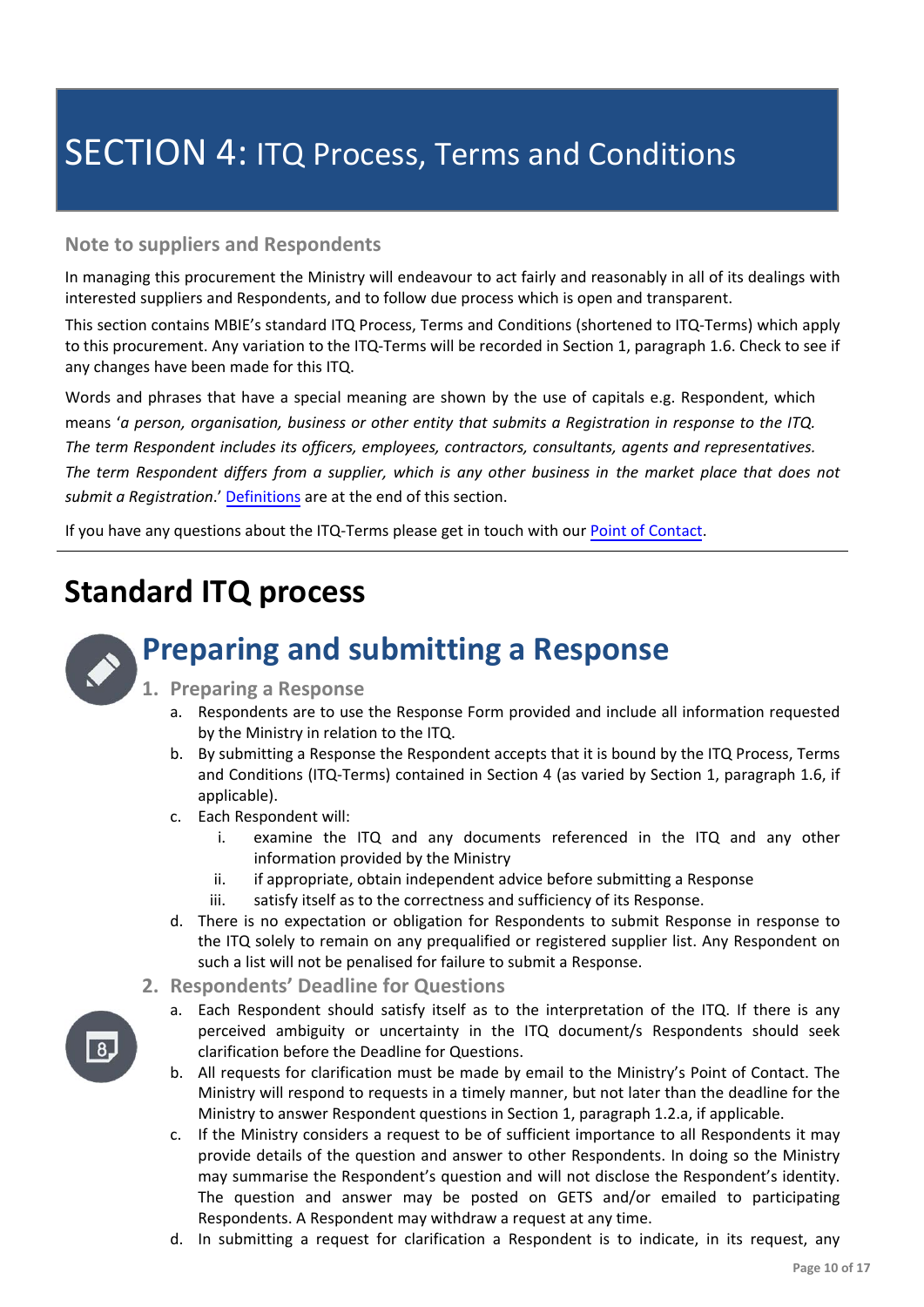information that is commercially sensitive. The Ministry will not publish such commercially sensitive information. However, the Ministry may modify a request to eliminate such commercially sensitive information, and publish this and the answer where the Ministry considers it of general significance to all Respondents. In this case, however, the Respondent will be given an opportunity to withdraw the request or remove the commercially sensitive information.

- **3. Submitting a Response**
	- a. Each Respondent is responsible for ensuring that its Response is received by the Ministry at the correct address on or before the Deadline for the Response. The Ministry will acknowledge receipt of each Response.
	- b. The Ministry intends to rely on the Respondent's Response and all information provided by the Respondent (e.g. in correspondence). In submitting a Response and communicating with the Ministry each Respondent should check that all information it provides to the Ministry is:
		- i. true, accurate and complete and not misleading in any material respect
		- ii. does not contain intellectual property that will breach a third party's rights.
	- c. Where the Ministry requires the Response to be delivered in hard and soft copies, the Respondent is responsible for ensuring that both the hard and soft copies are identical.

 a. The Ministry will convene an evaluation panel comprising members chosen for their relevant expertise and experience. In addition, the Ministry may invite independent advisors

### **Assessing Registrations**

- **4. Evaluation panel**
- 
- 
- to evaluate any Response, or any aspect of any Response.  **5. Third party information**
	- a. Each Respondent authorises the Ministry to collect additional information, except commercially sensitive pricing information, from any relevant third party (such as a referee or a previous or existing client) and to use that information as part of its evaluation of the Respondent's Response.
	- b. Each Respondent is to ensure that all referees listed in support of its Registration agree to provide a reference.
	- c. To facilitate discussions between the Ministry and third parties each Respondent waives any confidentiality obligations that would otherwise apply to information held by a third party, with the exception of commercially sensitive pricing information.
- **6. Ministry's clarification**
	- a. The Ministry may, at any time, request from any Respondent clarification of its Response as well as additional information about any aspect of its Response. The Ministry is not required to request the same clarification or information from each Respondent.
	- b. The Respondent must provide the clarification or additional information in the format requested. Respondents will endeavour to respond to requests in a timely manner. The Ministry may take such clarification or additional information into account in evaluating the Response.
	- c. Where a Respondent fails to respond adequately or within a reasonable time to a request for clarification or additional information, the Ministry may cease evaluating the Response and may eliminate the Response from the process.
- **7. Evaluation and shortlisting**
	- a. The Ministry will base its initial evaluation on the Response submitted in response to the ITQ. This evaluation will be in accordance with the Evaluation Approach set out in the ITQ. The Ministry may adjust its evaluation of a Response following consideration of any clarification or additional information as described in paragraphs 5 and 6.
	- b. In deciding which Respondent/s to shortlist the Ministry will take into account the results of the evaluations of each Proposal and the following additional information:
		- i. the results from reference checks, site visits, product testing and any other due diligence

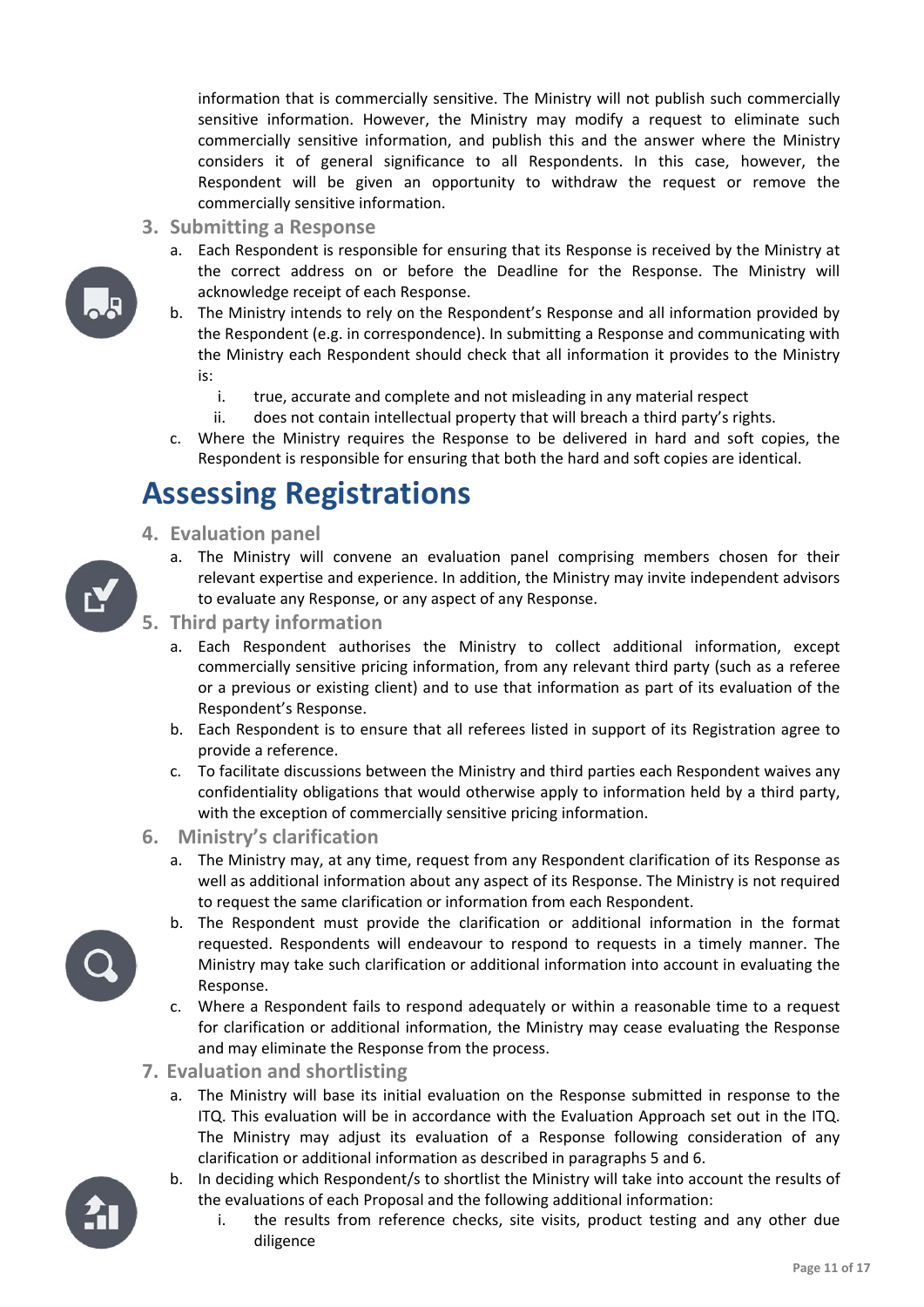- ii. any matter that materially impacts on the Ministry's trust and confidence in the Respondent
- iii. any other relevant information that the Ministry may have in its possession.
- c. The Ministry will advise Respondents if they have been shortlisted or not. Being shortlisted does not constitute acceptance by the Ministry of the Respondent's Response, or imply or create any obligation on the Ministry to accept the respondent onto the Pre‐Qualified Supplier List. At this stage in the ITQ process the Ministry will not make public the names of the shortlisted Respondents.
- **8. Respondent's debrief**
	- a. At any time after shortlisting Respondents, the Ministry will offer Respondents who have not been shortlisted a debrief. Each Respondent will have 30 Business Days from the date of offer to request a debrief. When a Respondent requests a debrief, the Ministry will provide the debrief within 30 Business Days of the date of the request, or the date the Contract is signed, whichever is later.
	- b. The debrief may be provided by letter, email, phone or at a meeting. The debrief will:
		- i. provide the reasons why the Response was or was not successful
		- ii. explain how the Response performed against the pre‐conditions (if applicable) and the evaluation criteria
		- iii. indicate the Response's relative strengths and weaknesses
		- iv. explain, in general terms, the relative advantage/s of the shortlisted Responses/s
		- v. seek to address any concerns or questions from the Respondent
		- vi. seek feedback from the Respondent on the ITQ process.
- **9. Notification of outcome**
	- a. At any point after conclusion of process, but no later than 30 Business Days after the date the Supplier List is finalised, the Ministry will inform all unsuccessful Respondents of the name of the Successful Respondent(s), if any. The Ministry will make public the name of the Successful Respondent(s). Where applicable, the Ministry will publish an Award Notice on GETS.
- **10. Issues and complaints**
	- a. A Respondent may, in good faith, raise with the Ministry any issue or complaint about the ITQ, or the ITQ process at any time.
	- b. The Ministry will consider and respond promptly and impartially to the Respondent's issue or complaint.
	- c. The Ministry and Respondent each agree to act in good faith and use its best endeavours to resolve any issue or complaint that may arise in relation to the ITQ.
	- d. The fact that a Respondent has raised an issue or complaint is not to be used by the Ministry to unfairly prejudice the Respondent's ongoing participation in the ITQ process or future contract opportunities.

### **Standard ITQ conditions**

 **11. Ministry's Point of Contact**

- a. All enquiries regarding the ITQ must be directed by email to the Ministry's Point of Contact. Respondents must not directly or indirectly approach any representative of the Ministry, or any other person, to solicit information concerning any aspect of the ITQ.
- b. Only the Point of Contact, and any authorised person of the Ministry, are authorised to communicate with Respondents regarding any aspect of the ITQ. The Ministry will not be bound by any statement made by any other person.
- c. The Ministry may change the Point of Contact at any time. The Ministry will notify Respondents of any such change. This notification may be posted on GETS or sent by email.
- d. Where a Respondent has an existing contract with the Ministry then business as usual communications, for the purpose of managing delivery of that contract, will continue using the usual contacts. Respondents must not use business as usual contacts to lobby the Ministry, solicit information or discuss aspects of the ITQ.

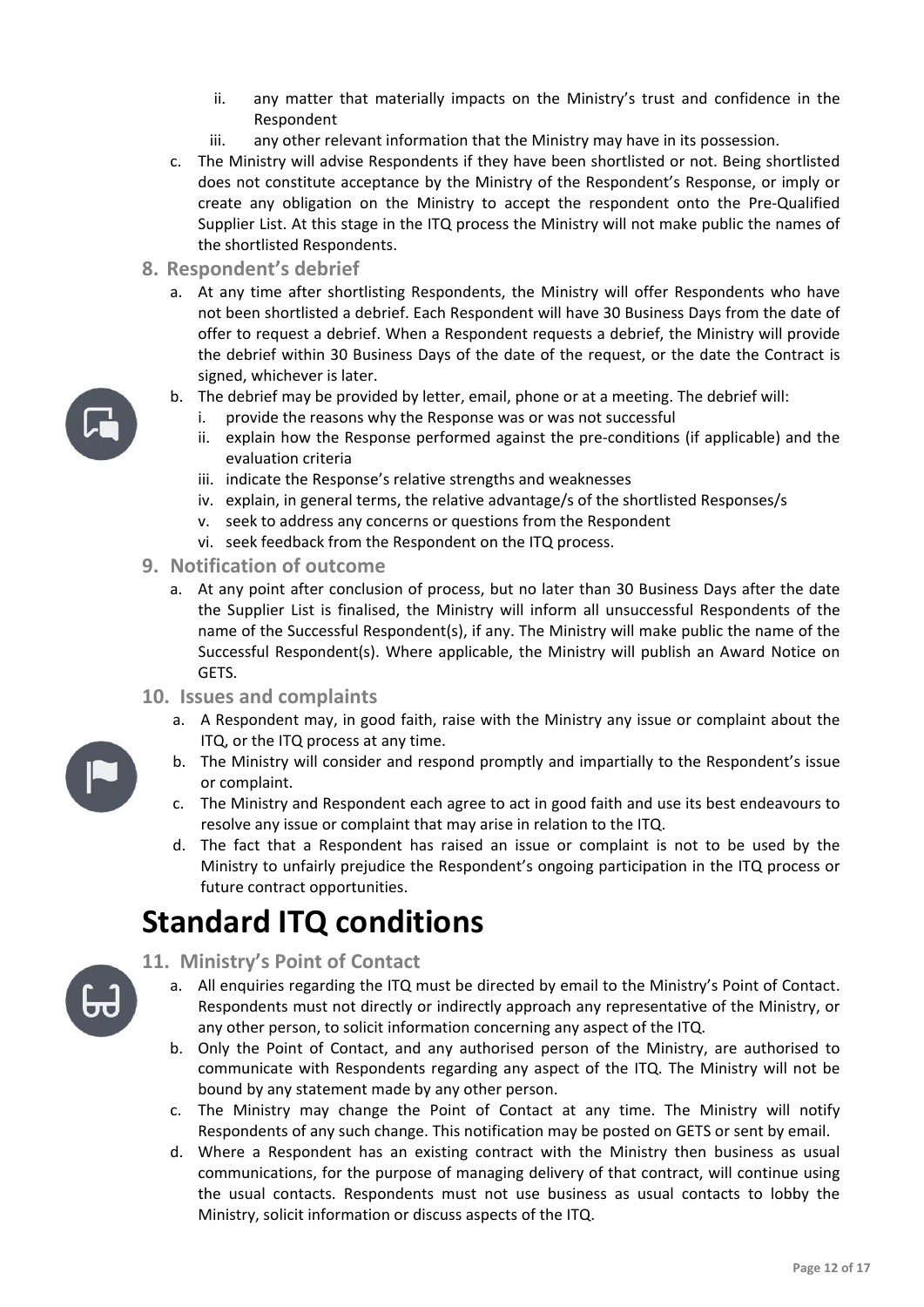

### **12. Conflict of Interest**

- a. Each Respondent must complete the Conflict of Interest declaration in the Response Form and must immediately inform the Ministry should a Conflict of Interest arise during the ITQ process. A material Conflict of Interest may result in the Respondent being disqualified from participating further in the ITQ process.
- **13. Ethics**
	- a. Respondents must not attempt to influence or provide any form of personal inducement, reward or benefit to any representative of the Ministry in relation to the ITQ.
	- b. A Respondent who attempts to do anything prohibited by paragraphs 11.a and d. and 12.a. may be disqualified from participating further in the ITQ.
	- c. The Ministry reserves the right to require additional declarations, or other evidence from a Respondent, or any other person, throughout the ITQ process to ensure probity of the ITQ process.
- **14. Anti‐collusion and bid rigging**
	- a. Respondents must not engage in collusive, deceptive or improper conduct in the preparation of their Responses or other submissions or in any discussions with the Ministry. Such behaviour will result in the Respondent from being disqualified from participating further in the ITQ process. The Respondent warrants that its Response has not been prepared in collusion with a Competitor.
	- b. The Ministry reserves the right, at its discretion, to report suspected collusive or anti‐ competitive conduct by Respondents to the appropriate authority and to give that authority all relevant information including a Respondent's Response.
- **15. Confidential Information**
	- a. The Ministry and Respondent will each take reasonable steps to protect Confidential Information and, subject to paragraph 15.c. and without limiting any confidentiality undertaking agreed between them, will not disclose Confidential Information to a third party without the other's prior written consent.
	- b. The Ministry and Respondent may each disclose Confidential Information to any person who is directly involved in the ITQ process on its behalf, such as officers, employees, consultants, contractors, professional advisors, evaluation panel members, partners, principals or directors, but only for the purpose of participating in the ITQ.
	- c. Respondents acknowledge that the Ministry's obligations under paragraph 15.a are subject to requirements imposed by the Official Information Act 1982 (OIA), the Privacy Act 1993, parliamentary or constitutional convention and any other obligations imposed by the law. The Ministry will not be in breach of its obligations if Confidential Information is disclosed by the Ministry to the appropriate authority because of suspected collusive or anti‐competitive tendering behaviour. Where the Ministry receives an OIA request that relates to a Respondent's Confidential Information the Ministry will consult with the Respondent and may ask the Respondent to explain why the information is considered by the Respondent to be confidential or commercially sensitive.

### **16. Confidentiality of ITQ information**

- a. For the duration of the ITQ, to the date of the announcement of the Successful Respondent, or the end of the selection process, the Respondent agrees to keep the ITQ strictly confidential and not make any public statement to any third party in relation to any aspect of the ITQ, the ITQ process or the award of any Contract without the Ministry's prior written consent.
- b. A Respondent may disclose information relating to the ITQ to any person described in paragraph 15.b. but only for the purpose of participating in the ITQ. The Respondent must take reasonable steps to ensure that such recipients do not disclose Confidential Information to any other person or use Confidential Information for any purpose other than responding to the ITQ.
- **17. Costs of participating in the ITQ process**
	- a. Each Respondent will meet its own costs associated with the preparation and presentation of its Response.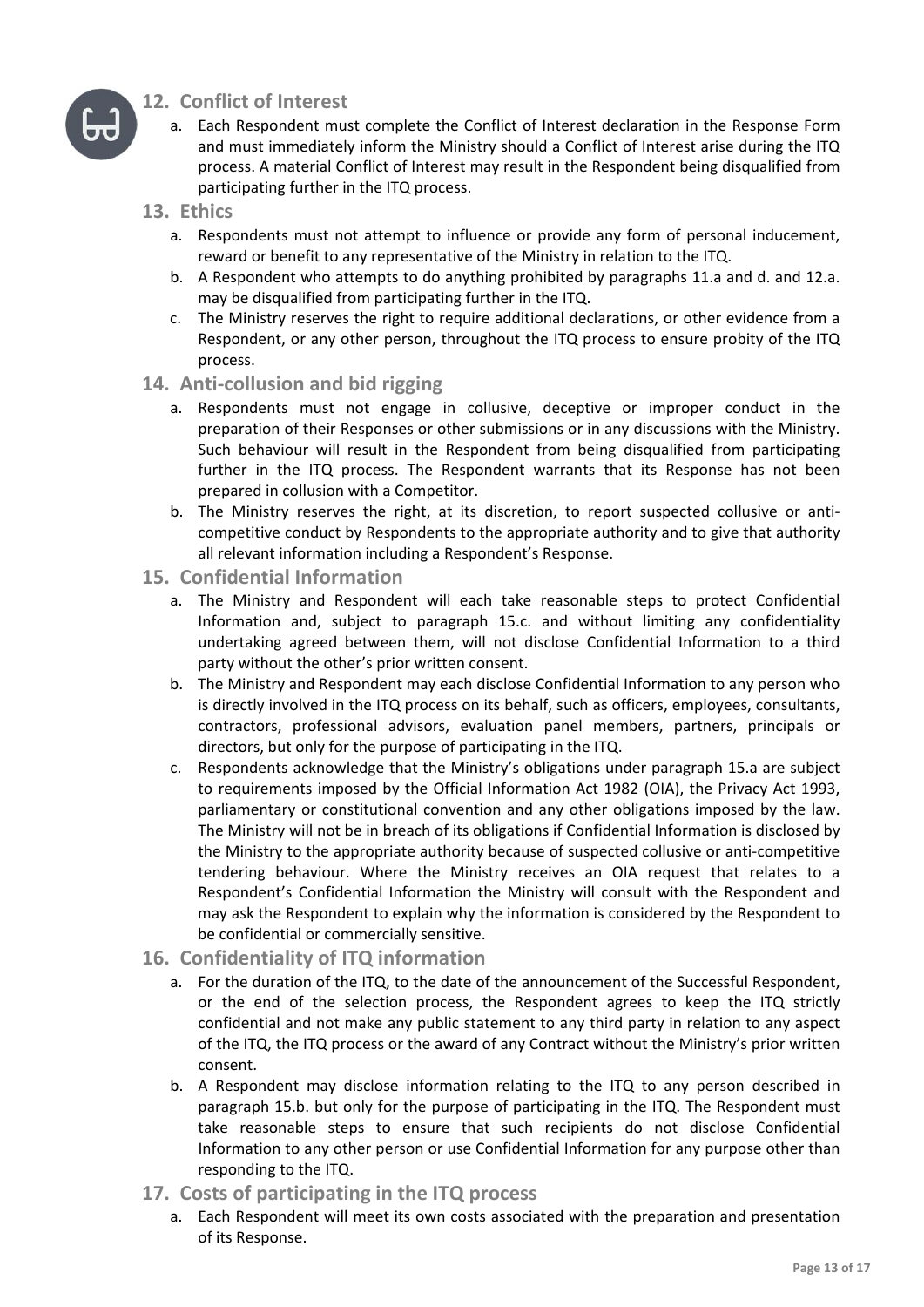

### **18. Ownership of documents**

- a. The ITQ and its contents remain the property of the Ministry. All Intellectual Property rights in the ITQ remain the property of the Ministry or its licensors. The Ministry may request the immediate return or destruction of any or all ITQ documents and any copies. Respondents must comply with any such request in a timely manner.
- b. All documents forming the Response will, when delivered to the Ministry, become the property of the Ministry. Responses will not be returned to Respondents at the end of the ITQ process.
- c. Ownership of Intellectual Property rights in the Response remain the property of the Respondent or its licensors. However, the Respondent grants to the Ministry a non‐ exclusive, non-transferable, perpetual licence to retain, use, copy and disclose information contained in the Registration for any purpose related to the ITQ process.

### **19. No binding legal relations**

- a. Neither the ITQ, nor the ITQ process, creates a process contract or any legal relationship between the Ministry and any Respondent, except in respect of:
	- i. the Respondent's declaration in its Response
	- ii. the Respondent's statements, representations and/or warranties in its Response and in its correspondence with the Ministry
	- iii. the Evaluation Approach to be used by the Ministry to assess Responses as set out in Section 3, and in the ITQ‐Terms (as varied by Section 1, paragraph 1.6, if applicable)
	- iv. the standard ITQ conditions set out in paragraphs 11 to 24
	- v. any other matters expressly described as binding obligations in Section 1, paragraph 1.6.
- b. Each exception in paragraph 15.a. is subject only to the Ministry's reserved rights in paragraph 21.
- c. Except for the legal obligations set out in paragraph 15.a. no legal relationship is formed between the Ministry and any Respondent unless and until a Contract is entered into between those parties.

#### **20.Elimination**

- a. The Ministry may exclude a Respondent from participating in the ITQ process if the Ministry has evidence of any of the following, and is considered by the Ministry to be material to the ITQ:
	- i. the Respondent has failed to provide all information requested, or in the correct format, or materially breached a term or condition of the ITQ process
	- ii. the Response contains a material error, omission or inaccuracy
	- iii. the Respondent is in bankruptcy, receivership or liquidation
	- iv. the Respondent has made a false declaration
	- v. there is a serious performance issue in a historic or current contract delivered by the Respondent
	- vi. the Respondent has been convicted of a serious crime or offence
	- vii. there is professional misconduct or an act or omission on the part of the Respondent which adversely reflects on the integrity of the Respondent
	- viii. the Respondent has failed to pay taxes, duties or other levies
	- ix. the Respondent represents a threat to national security or the confidentiality of sensitive government information
	- x. the Respondent is a person or organisation designated as a terrorist by New Zealand Police.

### **21.Ministry's additional rights**

- a. Despite any other provision in the ITQ the Ministry may, on giving due notice to Respondents:
	- i. amend, suspend, cancel and/or re‐issue the ITQ, or any part of the ITQ
	- ii. make any material change to the ITQ (including any change to the timeline,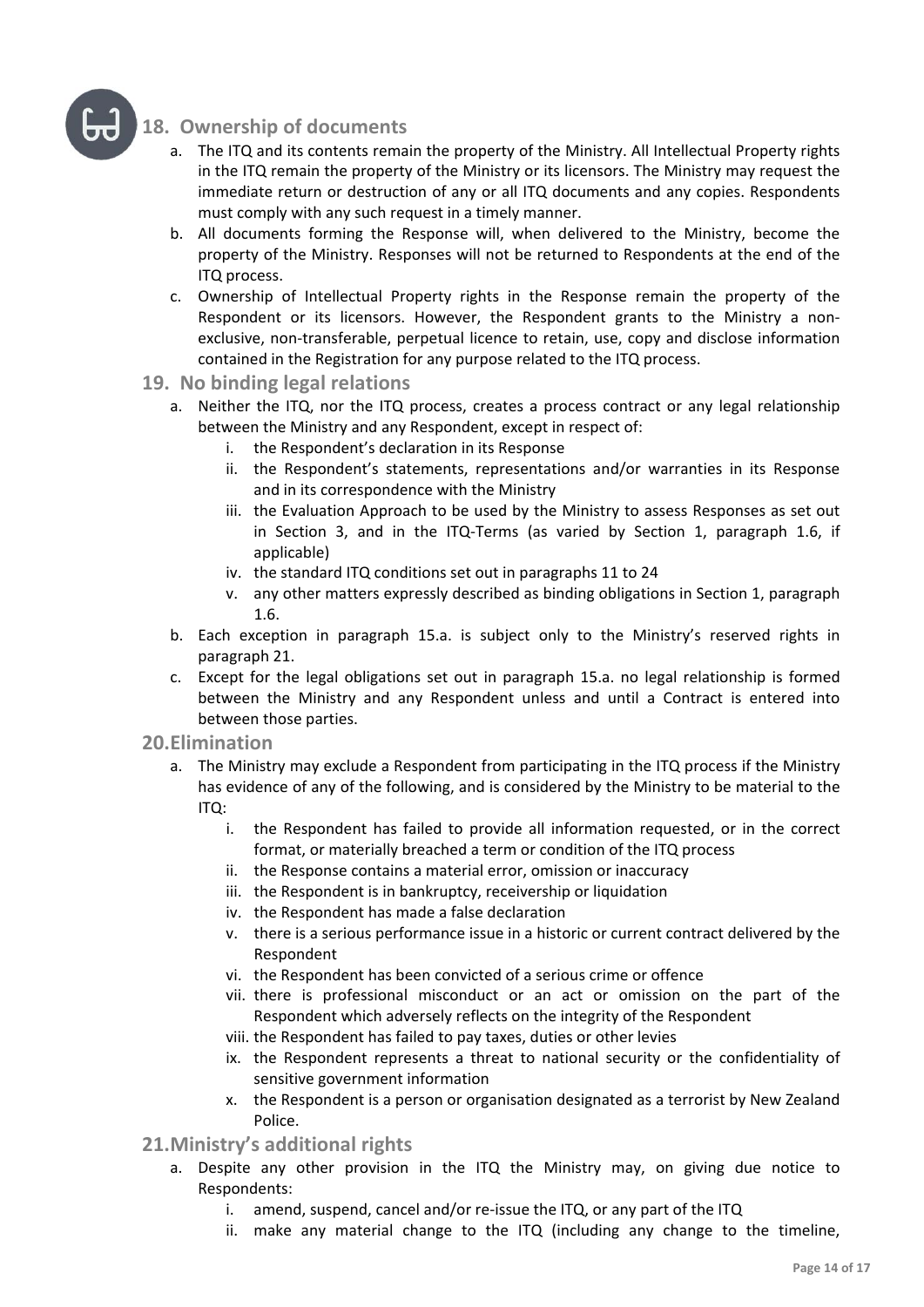

 Requirements or Evaluation Approach) on the condition that Respondents are given a reasonable time within which to respond to the change.

- b. Despite any other provision in the ITQ the Ministry may:
	- i. accept a late Response if it is the Ministry's fault that it is received late
	- ii. in exceptional circumstances, accept a late Response where it considers that there is no material prejudice to other Respondents. The Ministry will not accept a late Response if it considers that there is risk of collusion on the part of a Respondent, or the Respondent may have knowledge of the content of any other Response
	- iii. in exceptional circumstances, answer questions submitted after the Clarification Period ends
	- iv. accept or reject any Response, or part of a Response
	- v. accept or reject any non‐compliant, non‐conforming or alternative Response
	- vi. decide not to enter into a Contract with any Respondent
	- vii. liaise with any Respondent without disclosing this to, or doing the same with, any other Respondent
	- viii. provide or withhold from any Respondent information in relation to any question arising in relation to the ITQ. Information will usually only be withheld if it is deemed unnecessary, is commercially sensitive to a Respondent, is inappropriate to supply at the time of the request or cannot be released for legal reasons
	- ix. waive irregularities or requirements in the ITQ process where it considers it appropriate and reasonable to do so.
- c. The Ministry may request that a Respondent agrees to the Ministry:
	- i. selecting any individual element/s of the Requirements that is offered in a Response and capable of being delivered separately, unless the Response specifically states that the Response, or elements of the Response, are to be taken collectively
	- ii. selecting two or more Respondents to deliver the Requirements as a joint venture or consortium.
- **22. New Zealand law**
	- a. The laws of New Zealand shall govern the ITQ process and each Respondent agrees to submit to the exclusive jurisdiction of the New Zealand courts in respect of any dispute concerning the ITQ or the ITQ process.
- **23. Disclaimer**
	- a. The Ministry will not be liable in contract, tort, equity, or in any other way whatsoever for any direct or indirect damage, loss or cost incurred by any Respondent or any other person in respect of the ITQ process.
	- b. Nothing contained or implied in the ITQ, or ITQ process, or any other communication by the Ministry to any Respondent shall be construed as legal, financial or other advice. The Ministry has endeavoured to ensure the integrity of such information. However, it has not been independently verified and may not be updated.
	- c. To the extent that liability cannot be excluded, the maximum aggregate liability of the Ministry is \$1.
- **24. Precedence**
	- a. Any conflict or inconsistency in the documents forming the ITQ shall be resolved by giving precedence in the following descending order:
		- i. Section 1, paragraph 1.6
		- ii. Section 4 (ITQ‐Terms)
		- iii. all other Sections of this ITQ document
		- iv. any additional information or document provided by the Ministry to Respondents through the Ministry's Point of Contact or GETS.
	- b. If there is any conflict or inconsistency between information or documents having the same level of precedence the later information or document will prevail.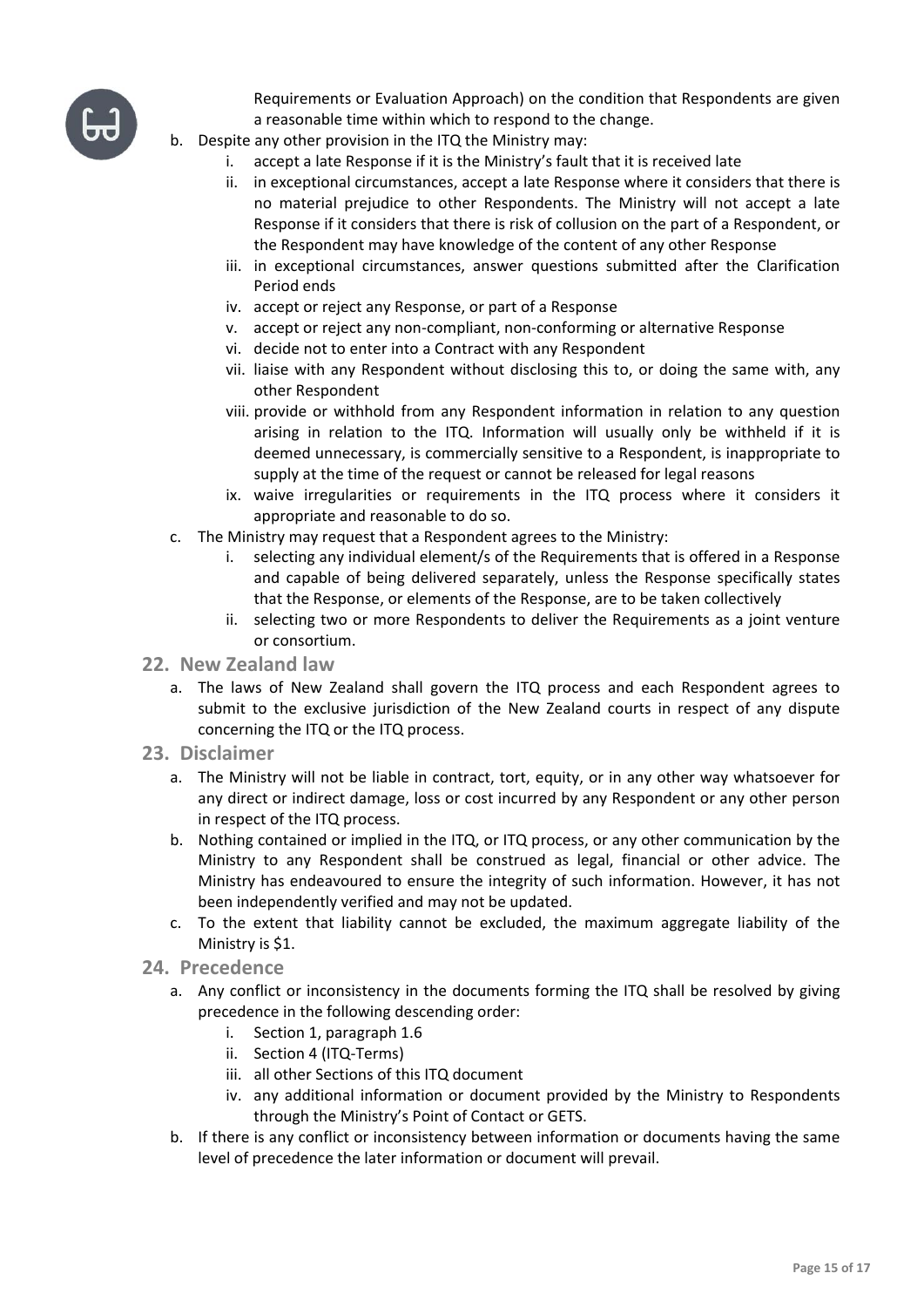### <span id="page-15-0"></span>**Definitions**

In relation to this ITQ the following words and expressions have the meanings described below.

| <b>Advance Notice</b>                                             | A notice published by the Ministry on GETS in advance of publishing the ITQ. An Advance Notice<br>alerts the market to a contract opportunity. Where used, an Advance Notice forms part of the ITQ.                                                                                                                                                                                                                                                                                                                                                                                                                                                                                                                                                                                                                                                                                                                                                                                                                                                                                                                                       |
|-------------------------------------------------------------------|-------------------------------------------------------------------------------------------------------------------------------------------------------------------------------------------------------------------------------------------------------------------------------------------------------------------------------------------------------------------------------------------------------------------------------------------------------------------------------------------------------------------------------------------------------------------------------------------------------------------------------------------------------------------------------------------------------------------------------------------------------------------------------------------------------------------------------------------------------------------------------------------------------------------------------------------------------------------------------------------------------------------------------------------------------------------------------------------------------------------------------------------|
| <b>Business Day</b>                                               | Any week day in New Zealand, excluding Saturdays, Sundays, New Zealand (national) public<br>holidays and all days from Boxing Day up to and including the day after New Year's Day.                                                                                                                                                                                                                                                                                                                                                                                                                                                                                                                                                                                                                                                                                                                                                                                                                                                                                                                                                       |
| Ministry                                                          | The Ministry is the government agency that has issued the Invitation to Qualify (ITQ) with the<br>intent of purchasing the goods or services described in the Requirements. The term Ministry<br>includes its officers, employees, contractors, consultants, agents and representatives.                                                                                                                                                                                                                                                                                                                                                                                                                                                                                                                                                                                                                                                                                                                                                                                                                                                  |
| <b>Competitors</b>                                                | Any other business that is in competition with a Respondent either in relation to the goods or<br>services sought under the ITQ or in general.                                                                                                                                                                                                                                                                                                                                                                                                                                                                                                                                                                                                                                                                                                                                                                                                                                                                                                                                                                                            |
| <b>Confidential</b><br>Information<br><b>Conflict of Interest</b> | Information that:<br>is by its nature confidential<br>is marked by either the Ministry or a Respondent as 'confidential', 'commercially<br>sensitive', 'sensitive', 'in confidence', 'top secret', 'secret', classified' and/or 'restricted'<br>is provided by the Ministry, a Respondent, or a third party in confidence<br>the Ministry or a Respondent knows, or ought to know, is confidential.<br>Confidential information does not cover information that is in the public domain through no fault<br>of either the Ministry or a Respondent.<br>A Conflict of Interest arises if a Respondent's personal or business interests or obligations do,<br>could, or be perceived to, conflict with its obligations to the Ministry under the ITQ or in the<br>provision of the goods or services. It means that the Respondent's independence, objectivity or<br>impartiality can be called into question. A Conflict of Interest may be:<br>actual: where the conflict currently exists<br>potential: where the conflict is about to happen or could happen, or<br>perceived: where other people may reasonably think that a person is |
| Contract                                                          | compromised.<br>The written contract/s entered into by the Ministry and Successful Respondent/s for the delivery<br>of the Requirements.                                                                                                                                                                                                                                                                                                                                                                                                                                                                                                                                                                                                                                                                                                                                                                                                                                                                                                                                                                                                  |
| <b>Contract Award Notice</b>                                      | Government Rules of Sourcing, Rule 45 requires a Ministry to publish a Contract Award Notice<br>on GETS when it has awarded a contract that is subject to the Rules.                                                                                                                                                                                                                                                                                                                                                                                                                                                                                                                                                                                                                                                                                                                                                                                                                                                                                                                                                                      |
| <b>Deadline</b><br>for<br>Response                                | The deadline that Responses are to be delivered or submitted to the Ministry as stated in Section<br>1, paragraph 1.2.                                                                                                                                                                                                                                                                                                                                                                                                                                                                                                                                                                                                                                                                                                                                                                                                                                                                                                                                                                                                                    |
| <b>Deadline</b><br>for<br><b>Questions</b>                        | The deadline for suppliers to submit questions to the Ministry as stated in Section 1, paragraph<br>1.2, if applicable.                                                                                                                                                                                                                                                                                                                                                                                                                                                                                                                                                                                                                                                                                                                                                                                                                                                                                                                                                                                                                   |
| <b>Evaluation Approach</b>                                        | The approach used by the Ministry to evaluate Responses as described in Section 3, the ITQ-Terms<br>(as varied by Section 1, paragraph 1, if applicable.).                                                                                                                                                                                                                                                                                                                                                                                                                                                                                                                                                                                                                                                                                                                                                                                                                                                                                                                                                                                |
| <b>GETS</b>                                                       | Government Electronic Tenders Service www.gets.govt.nz                                                                                                                                                                                                                                                                                                                                                                                                                                                                                                                                                                                                                                                                                                                                                                                                                                                                                                                                                                                                                                                                                    |
| <b>GST</b>                                                        | The goods and services tax payable in accordance with the New Zealand Goods and Services Tax<br>Act 1985.                                                                                                                                                                                                                                                                                                                                                                                                                                                                                                                                                                                                                                                                                                                                                                                                                                                                                                                                                                                                                                 |